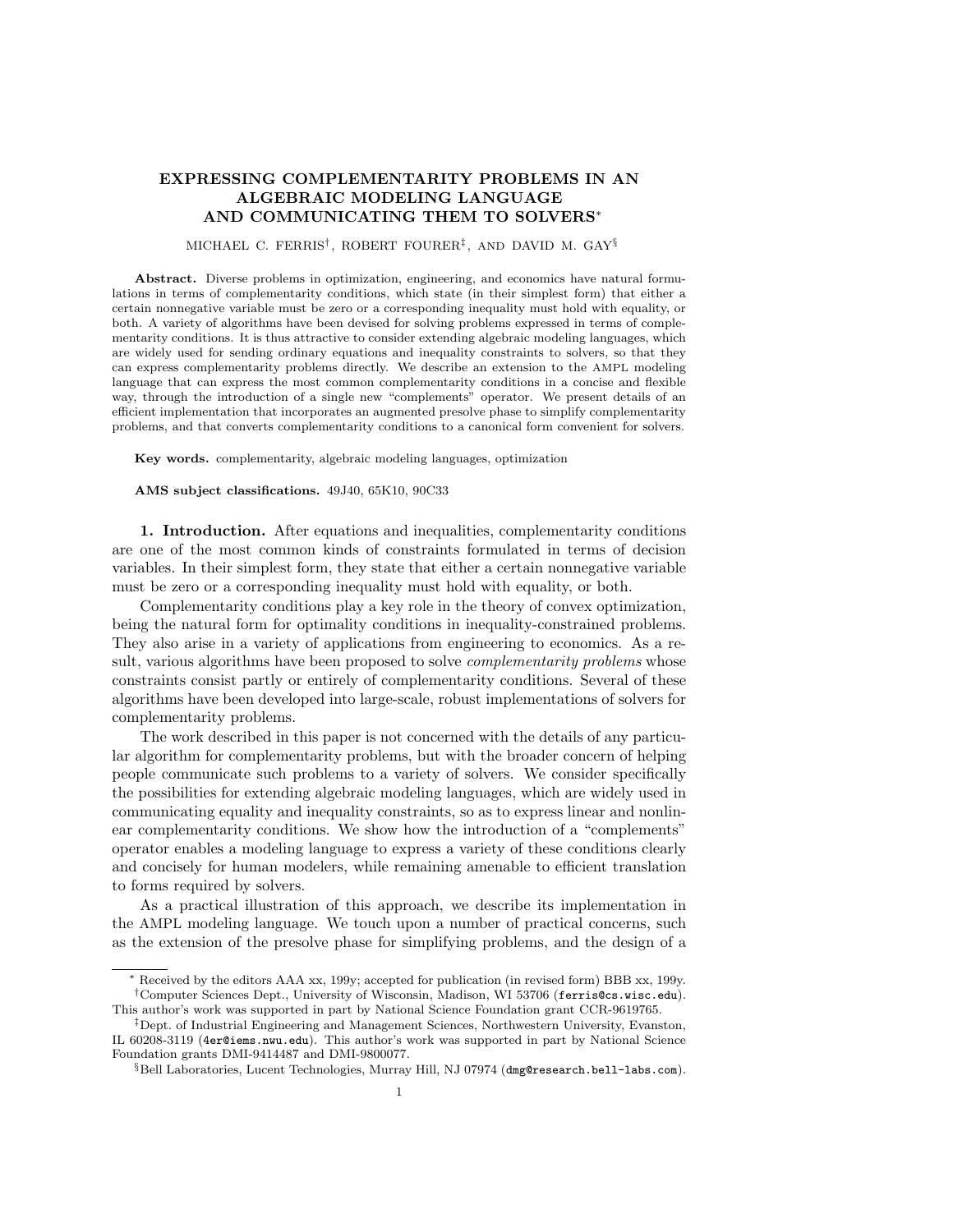canonical form for communicating problems to solvers.

Relevant background in complementarity and in modeling languages is summarized in §2 below. The kinds of complementarity conditions that we aim to represent are surveyed in §3, along with a critique of previous representations for complementarity in modeling languages. Our new AMPL representation is then presented in §4 and is evaluated with respect to specific design criteria.

The remainder of this paper addresses further aspects of our complementarity enhancements to the AMPL design, including extension of the presolve phase (§5), canonical forms for communication with solvers (§6), and extensions of related constraint notations and representations  $(\S7)$ . All of these features have been implemented as part of a recent release of the AMPL software; a demonstration version, including a link to the PATH solver, can be tried out through a Web interface as explained in our concluding remarks in §8.

**2. Background.** The significance of our topic stems from the existence of applications and algorithms for complementarity problems, together with modeling languages capable of expressing such problems. We begin by briefly reviewing each of these areas.

**2.1. Applications.** Complementarity relations arise in a variety of engineering and economics applications [17, 18, 26], most commonly to express an equilibrium of quantities such as forces or prices.

One standard application in engineering arises in contact mechanics, where complementarity expresses the fact that friction occurs only when two bodies are in contact. Other applications are found in structural mechanics, structural design, traffic equilibrium and optimal control [18].

Interest among economists in solving complementarity problems is due in part to increased use of computational general equilibrium models [33], where complementarity is used to express Walras' Law, and to the equivalence of various games to complementarity problems [10].

Some generalizations of nonlinear programming, such as multilevel optimization — in which auxiliary objectives are to be minimized — may be reformulated as problems with complementarity conditions  $[1, 2, 3, 14]$ . There is a growing literature on these and other mathematical programming problems with equilibrium constraints, or MPECs [28, 29].

**2.2. Solvers.** The demands of applications have motivated a variety of algorithms for complementarity problems [4]. Modelers currently have a choice of robust and efficient implementations such as MILES [32] and PATH [12, 16].

Recent research in this area can be divided into two general algorithmic approaches [4]. One approach transforms complementarity problems so that they can be solved using existing methods for differentiable optimization or equation-solving. The other generalizes existing methods — including Newton-type methods, path search methods, projection and proximal methods, and interior-point methods — to apply to complementarity problems of certain kinds. In particular, many standard techniques have been extended to deal with the special forms of nonsmoothness that naturally appear when formulating complementarity problems. No comprehensive survey of algorithms for complementarity problems is currently available, but extensive references to algorithms can be found in [17, 18, 26].

**2.3. Modeling languages.** Constructing problem descriptions suitable for solvers is a substantial task that can easily consume more time and expense than finding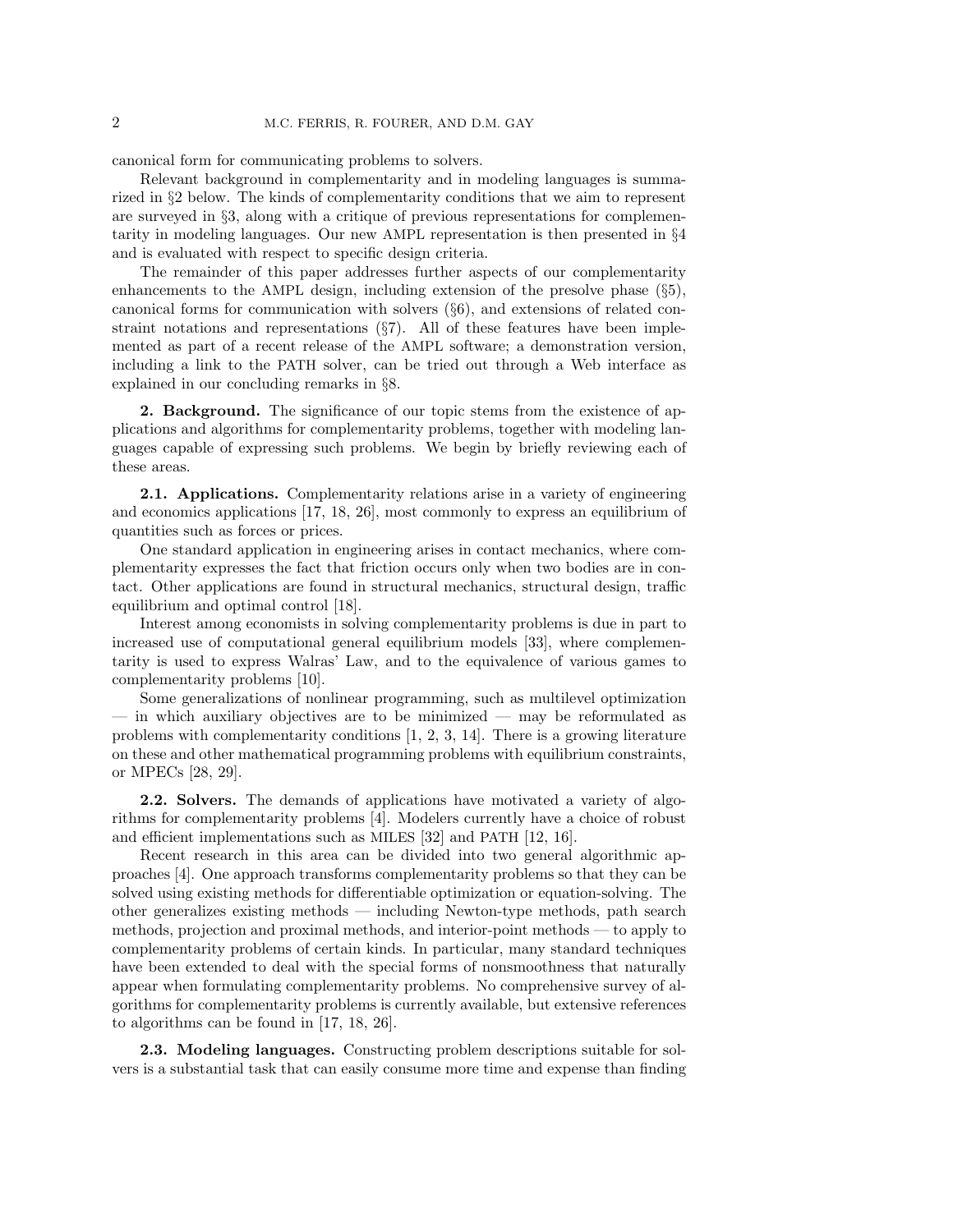problem solutions. Modeling languages have become a popular means of streamlining this task. They allow people to work with general models expressed in a natural and convenient form, while leaving for the language processor the work of translating models and communicating problem instances to solvers.

We are concerned in particular with *algebraic* modeling languages, which describe expressions, equations and inequalities by use of familiar algebraic terms and operators. As an example, a collection of inequality constraints defined by

 $\sum_{r \in \mathcal{R}} T_{ru} \geq q_c^0 \prod_{j \in \mathcal{M}} (P_{ju}/p_j^0)^{e_{cj}}, \text{ for all } c \in \mathcal{C}, u \in \mathcal{U}$ 

could be transcribed to the AMPL language [22, 23] as

```
subject to ineq1 {c in C, u in U}:
   sum \{r \text{ in R}\} T[r,u] >=
      q0[c] * prod {j in M} (P[j,u] / p0[j]) ** e[c,j];
```
or, using somewhat more mnemonic identifiers, as

```
subject to CrudeSupply {cr in CRUDES, u in USERS}:
  sum \{r in REFIN} Trans[r, u] >=
      q0[cr] * prod {co in COMOD} (P[co,u] / p0[co]) ** esub[cr,co];
```
Other AMPL statements define the index sets, numerical data, and variables that appear in such an expression, as seen in the illustration of an AMPL complementarity problem in Figure 1 of §4. Algebraic languages, such as AMPL, AIMMS [5], GAMS [6, 8], and LINGO [34], are currently the most popular type of modeling language for describing linear and nonlinear optimization problems.

With the specification of the objective omitted, algebraic modeling languages are equally useful for describing problems of finding feasible solutions to systems of equality and inequality constraints. We thus approach complementarity conditions as an additional kind of constraint to which modeling languages may be extended. The design of any such extension involves many tradeoffs between the goal of making the language natural and convenient for people, and the requirement that the language be processed with reasonable efficiency by a computer system. We have previously described the tradeoffs involved in various extensions to AMPL [19, 21]; similar considerations have influenced our extensions for complementarity, as we next explain.

**3. Design issues.** To motivate our choice of a modeling language representation for complementarity conditions, we first describe the variety of conditions that we want the language to be able to represent. We then take a critical look at representations that have been used previously in the GAMS and AMPL languages.

**3.1. Forms of complementarity.** A few fundamental forms account for almost all of the complementarity conditions that people want to use in models. The simplest of these forms can be written in terms of a variable  $x_j$  and an associated function  $g_i(x)$ , where *x* is a vector of variables that contains  $x_i$ .

The classical form of complementarity condition is the one described at the beginning of this paper. It requires that

(1) either  $x_j = 0$  and  $g_j(x) \ge 0$ ,<br>
or  $x_j > 0$  and  $g_j(x) = 0$ .

This condition can be viewed as consisting of the inequalities  $x_j \geq 0$  and  $g_j(x) \geq 0$ , together with the complementarity restriction that at least one of these must hold with equality. The complementarity restriction can be written equivalently as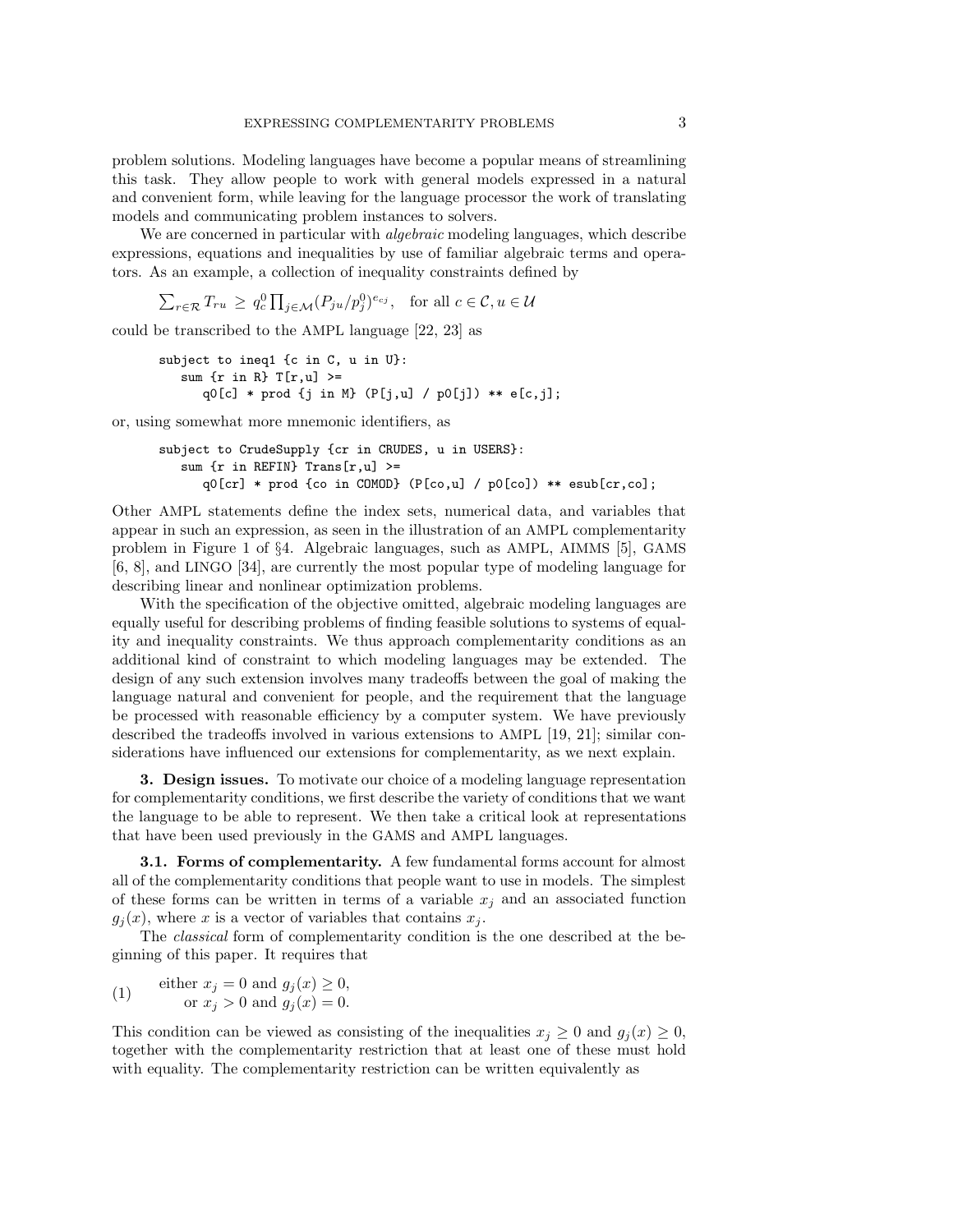$x_j \cdot g_j(x) = 0$ ,

or as the nonsmooth equation

 $\min(x_i, g_i(x)) = 0.$ 

If conditions of this sort are imposed for every  $j \in \mathcal{J}$ , then they may also be written jointly as  $x \geq 0$ ,  $q(x) \geq 0$ , and  $x^T q(x) = 0$ .

The more general *mixed* complementarity condition on a bounded variable  $\ell_i \leq$  $x_j \leq u_j$  and a function  $g_j(x)$  states that

(2) either  $x_j = \ell_j$  and  $g_j(x) \geq 0$ , or  $x_j = u_j$  and  $g_j(x) \leq 0$ , or  $\ell_j < x_j < u_j$  and  $g_j(x) = 0$ .

This form generalizes the classical complementarity condition, which is the special case in which  $\ell_j = 0$  and  $u_j = \infty$ . It can be expressed equivalently as the variational inequality problem of finding  $x_j \in [\ell_j, u_j]$  such that

$$
(y_j - x_j) \cdot g_j(x) \ge 0 \quad \text{for all } y_j \in [\ell_j, u_j],
$$

or, where there is such a condition for each  $j \in \mathcal{J}$ , as the joint problem of finding *x* ∈ [ $\ell, u$ ] such that  $(y - x)^T g(x) \ge 0$  for all  $y \in [\ell, u]$ . A mixed complementarity condition can be split into two of the classical conditions, but only through the addition of auxiliary variables. Thus it is desirable for a modeling language to represent mixed complementarity directly, rather than requiring that all mixed conditions be transformed to classical ones. The greater simplicity of classical complementarity (as in (1)) argues that it should also be represented directly, however, rather than having to be written as a special case of the mixed form with an infinite bound.

For completeness, our collection of fundamental complementarity conditions also includes the trivial case

(3) 
$$
x_j
$$
 "free" and  $g_j(x) = 0$ ,

which can be seen to be another special case of mixed complementarity, with  $\ell_j = -\infty$ and  $u_j = +\infty$ .

The above forms may be extended by substituting a function  $f_j(x)$  for the individual variable  $x_j$ . Thus a *generalized classical* complementarity condition can be written

(4) either  $f_j(x) = 0$  and  $g_j(x) \ge 0$ ,<br>
or  $f_j(x) > 0$  and  $g_j(x) = 0$ ,

and a generalized mixed complementarity condition has the form

$$
\begin{aligned}\n\text{either } f_j(x) &= \ell_j \text{ and } g_j(x) \ge 0, \\
\text{(5)} \qquad \text{or } f_j(x) &= u_j \text{ and } g_j(x) \le 0, \\
\text{or } \ell_j < f_j(x) < u_j \text{ and } g_j(x) = 0.\n\end{aligned}
$$

Complementarity conditions in these forms can be transformed to the simpler forms (1) and (2), but only by adding a variable and a defining equation. Thus it is desirable that a modeling language be able to directly represent these forms as well.

The above forms allow a modeler to express not only models that are well formed, solvable and stable, but also models that are poorly specified or badly behaved. For  $g_j(x)$  as simple a function as  $1-x_j$ , the complementarity condition (1) is equivalent to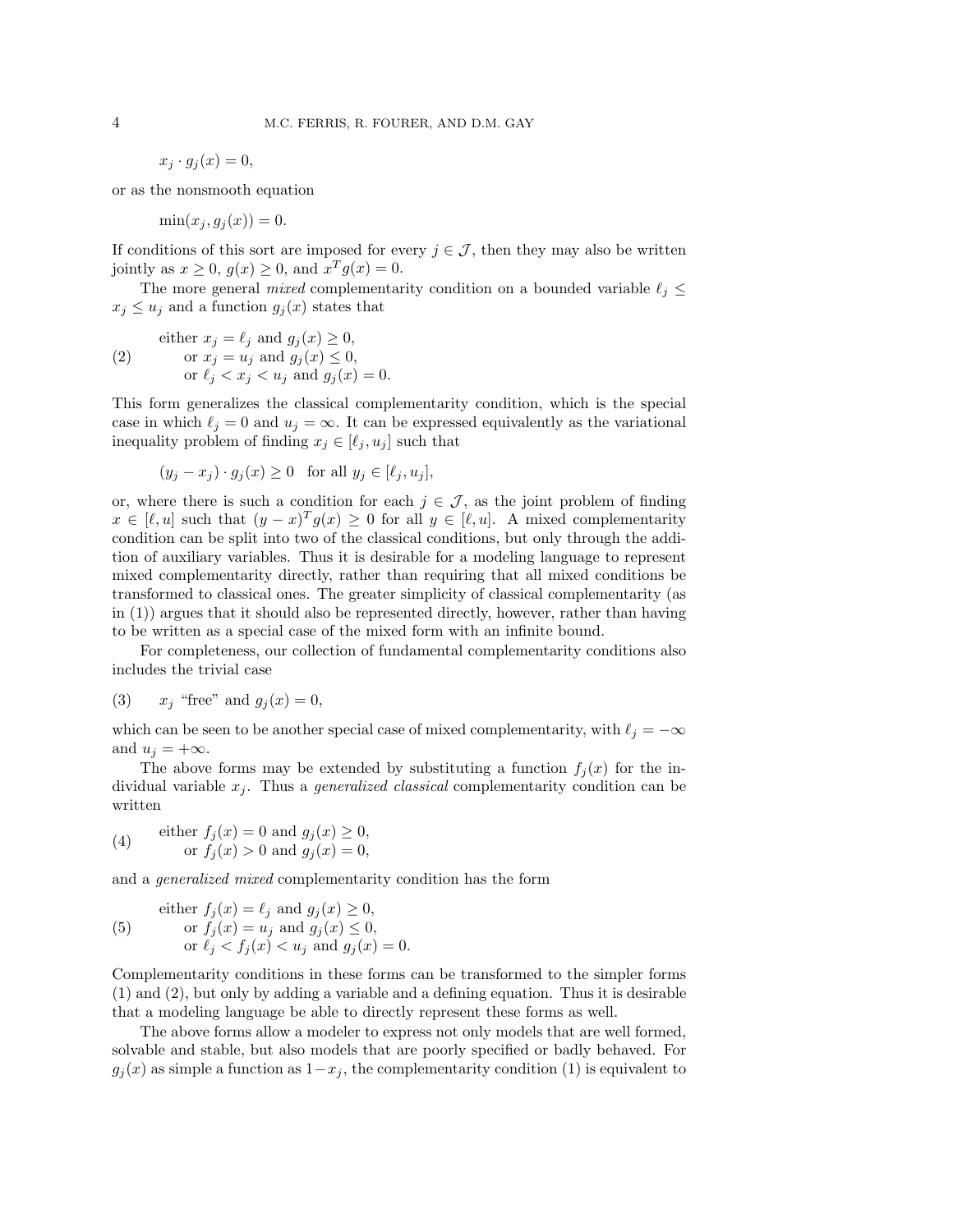specifying that  $x_j$  can take only the values zero and one. This gives some indication of the difficulties associated with solving complementarity problems; the "tightness" requirement is combinatorial in nature and the solution set of a complementarity problem need not be convex or even connected.

It is possible to avoid undesirably hard cases by placing some restrictions on the functions involved. Just as there are classes of well behaved nonlinear optimization problems that involve convex functions, for complementarity problems there is a corresponding notion of a monotone function  $g_j$ , which satisfies

$$
(y-x)^T (g_j(y) - g_j(x)) \ge 0
$$

for all *x* and *y* [26, 31]. Current modeling languages largely avoid such restrictions, however, in the interest of keeping their design simple and general. Especially in working with nonlinear problems, a modeler is expected to be aware that solvers frequently have difficulties if the model is poorly specified or if the initial point is far from a solution. Some assistance may be provided by routines that test functions for desirable properties, but they are typically incorporated into individual solvers or related analysis tools such as MProbe [9].

**3.2. Modeling language representations.** The GAMS modeling language [6, 8] was the first (to our knowledge) to provide for specification of complementarity problems. As explained in [33], GAMS does not express complementarity through any modification to its constraint syntax, but rather by an extension to its model-defining statement. The list of constraints in its model statement is generalized to allow the specification of complementary constraint-variable pairs, as in the following example from pies.gms in MCPLIB [13]:

```
model pies / delc.c, delo.o, delct.ct, delot.ot, dellt.lt, delht.ht,
   dembal.p, cmbal.cv, ombal.ov, lmbal.lv, hmbal.hv, ruse.mu /;
```
The specification delc.c, for example, indicates that the constraints delc,

```
delc(creg,ctyp) ..
   ccost(creg,ctyp) + sum(R, cruse(R,creg,ctyp) * mu(R) =g= cv(creg);
```
are complementary to the variables c having lower bounds 0,

positive variables c(creg,ctyp), ...

and having upper bounds assigned from a data table,

 $c.up(creg,ctyp) = cmax(creg,ctyp);$ 

From the fact that c has finite lower and upper bounds, GAMS infers that a certain mixed complementarity condition is intended; from the expression in the delc constraint statement, GAMS determines what we have been calling the function  $g_i(x)$ . Thus explicit conditions of the form (2) need not be added to the model. Analogous inferences allow variables that have only one finite bound to induce classical complementary conditions of the form (1).

These simple conventions provide sufficient expressiveness to describe a considerable variety of applications, as evidenced by the over 50 GAMS complementarity models collected in MCPLIB. The design of these extensions also promotes the reuse of equations previously declared, thus helping modelers to transform existing models into the complementarity framework.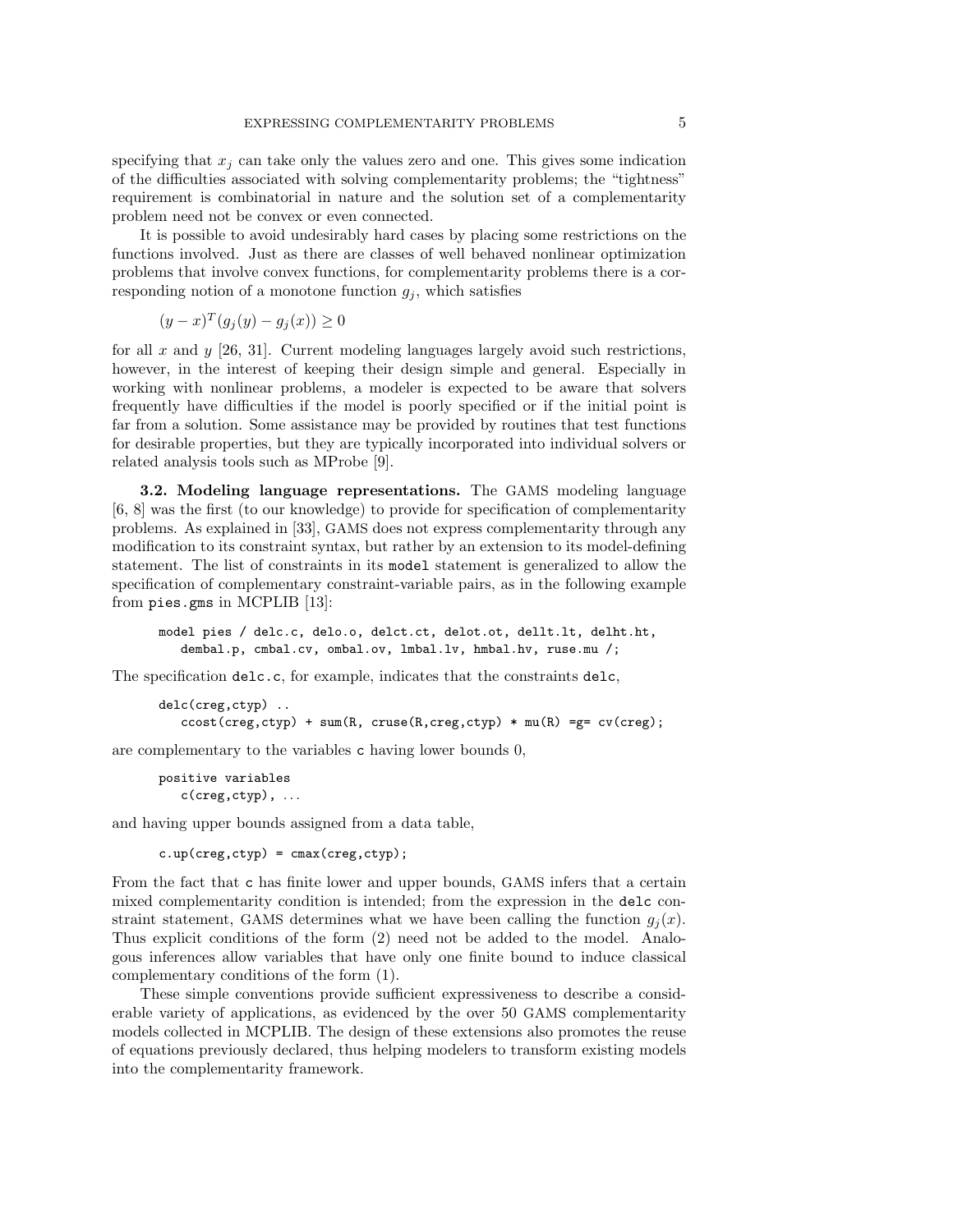Nevertheless, several aspects of the GAMS approach remain problematical. A full description of any one complementarity condition tends to be spread over several sections of the GAMS model, as seen in the example above. Generalized complementarity conditions can only be represented via transformations to simpler forms. Finally, and most seriously, the sense of the inequality in a complementary constraint is determined from the bounds on the corresponding variable, not by the inequality actually written in the statement of the constraint. As a result, both mixed and classical complementarity conditions may be interpreted by the GAMS processor in ways that are counterintuitive to modelers.

For the mixed case, the function  $g_i(x)$  in (2) must be specified by means of a GAMS constraint declaration, even though it is not subject to any inequality. For example, although the delc statement above appears to define  $=\mathbf{g}=(\geq)$  constraints, the implied complementarity condition allows the left-hand side of delc(creg,ctyp) to be  $\lt$  the right-hand side when the corresponding variable  $c(creg, ctyp)$  is at upper bound. (The GAMS result listing marks a constraint as "redefined" if it is violated by the solution in this way.)

For the classical case, it is up to the modeler to correctly state the inequality on  $g_i(x)$  in (1). As another example (also from pies.gms), the nonnegative variables ct(creg,users) are defined as being complementary to the constraints

```
delct(creg,users) ..
   ctcost(creg,users) + cv(creg) =g= p("C",users);
```
Because the ct variables have finite lower bounds but not finite upper bounds, the relational operator in this case must be  $=\mathbf{g}$ . The mathematically equivalent constraint

```
delct(creg,users) ..
  p("C",users) =l= ctcost(creg,users) + cv(creg);
```
is rejected as an error, because the relational operator  $=1=(\le)$  is not compatible with complementary variables having only a finite lower bound. This distinction is hard to impress upon modelers, who see the above statements as two ways of saying the same thing.

A similar complementarity representation has been implemented in [11, chapter 2] for the AMPL modeling language [22, 23], though with some differences in the nature of the extension. Complementarity is indicated by writing a constraint in the equivalent multiplicative form  $x_j \cdot g_j(x) = 0$ , with bounds on the variable  $x_j$  specified in the declaration for the variable. Thus no new syntax is added to any part of the AMPL language (a key requirement of the design in [11]) and the existing AMPL translator can process the model and create a problem file in its usual format. Detection of complementarity conditions is left to the solver, or more accurately to the AMPL driver (or interface routines) for the solver. The driver examines the expression tree for each constraint to determine the variable  $x_j$ , and then generates an appropriate complementarity constraint for the solver, depending on which bounds of  $x_j$  are finite, using much the same logic as the GAMS implementation.

This design also has much the same drawbacks as the GAMS one. Most seriously, constraints that appear in the model are not necessarily enforced by the complementarity solver. The conditions actually enforced must be inferred from information that is partly in one place (a constraint) and partly in another (a variable's bounds). Generalized complementarity conditions must be handled by transformation to a simpler form.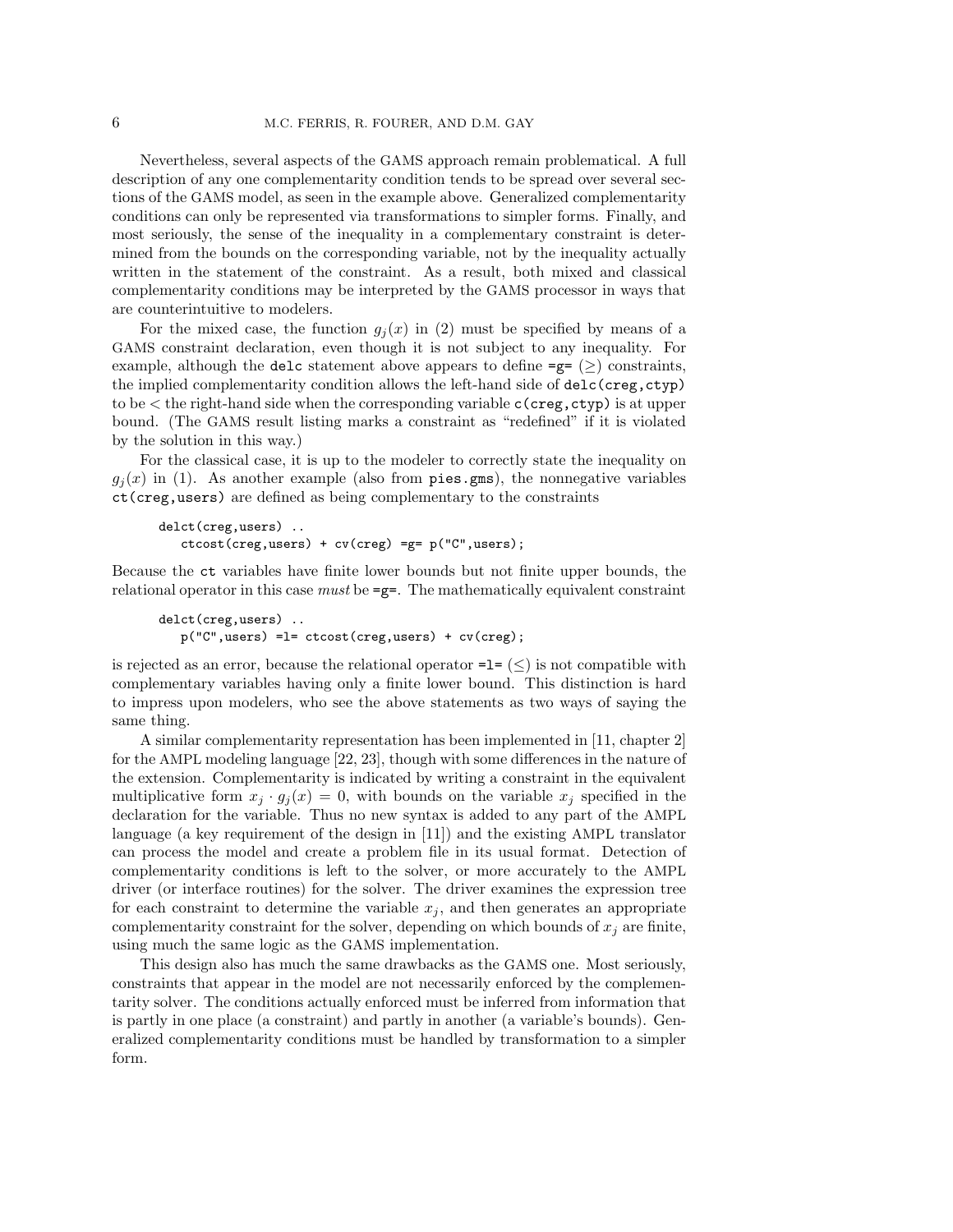**4. A new representation.** In creating a new form for complementarity conditions, we have sought to address the drawbacks of previous designs while preserving the existing strengths of the AMPL language. We begin this section by describing the representation that we have ended up choosing. We then consider the extent to which our representation satisfies a range of design criteria.

Of particular importance for our discussion is the variety of arithmetic constraint expressions that AMPL recognizes. They can be summarized as

```
expr_1 \leq expr_2expr_1 \geq -expr_2expr_1 = expr_2const_1 \leq ext_1 \leq cont_2const_1 >= expr >= const_2
```
where *expr* is any valid arithmetic expression, possibly involving variables (linearly or nonlinearly), and *const* is an arithmetic expression that does not contain variables.

Illustrations in this section are taken from pies.mod, the previous GAMS example's AMPL counterpart, which is shown in Figures 1 and 2. Additional AMPL complementarity models and corresponding data files can be found in MCPLIB [13] and at http://www.ampl.com/ampl/NEW/COMPLEMENT/.

**4.1. Design specifics.** The key to our design is the realization that the different complementarity forms (1), (2) and (3) have the same general structure. In each case, a variable is complementary, in some sense, to a function of variables; and in each case, exactly two inequalities are involved (counting one equality as two inequalities). The function can be defined by a modeling language expression, and the inequalities are corresponding modeling language constraints. The same observations apply to the generalized forms (4) and (5), except that the variable is replaced by a second function.

These observations suggest that all of the fundamental complementarity conditions identified in §3.1 can be represented by AMPL expressions of the form

```
item1 complements item2
```
The keyword complements is a new operator. Its operands  $item_1$  and  $item_2$  may be AMPL arithmetic expressions, or may be AMPL arithmetic constraints of any of the types listed above, provided that they contain together exactly two inequalities. A solution satisfies such an expression if it satisfies the constraints among the operands to complements and also the appropriate kind of complementarity between the operands.

If a constraint of this new kind has two single inequality operands, as in

subject to delct {c in CREG, u in USERS}:  $0 \leq CL[c,u]$  complements  $ctcost[c,u] + Cv[c] > P['C'',u];$ 

then it specifies a classical complementarity condition. Both inequalities must hold, at least one with equality.

If a constraint of this kind has instead one double inequality operand and one expression operand, as in

```
subject to delc {c in CREG, t in CTYP}:
  0 \leq C[c, t] \leq \text{cmax}[c, t] complements
   cost[c, t] + sum{res in R} cruse[res, c, t] * Mu[res] - Cv[c];
```
then it specifies a mixed complementarity condition. Again both inequalities must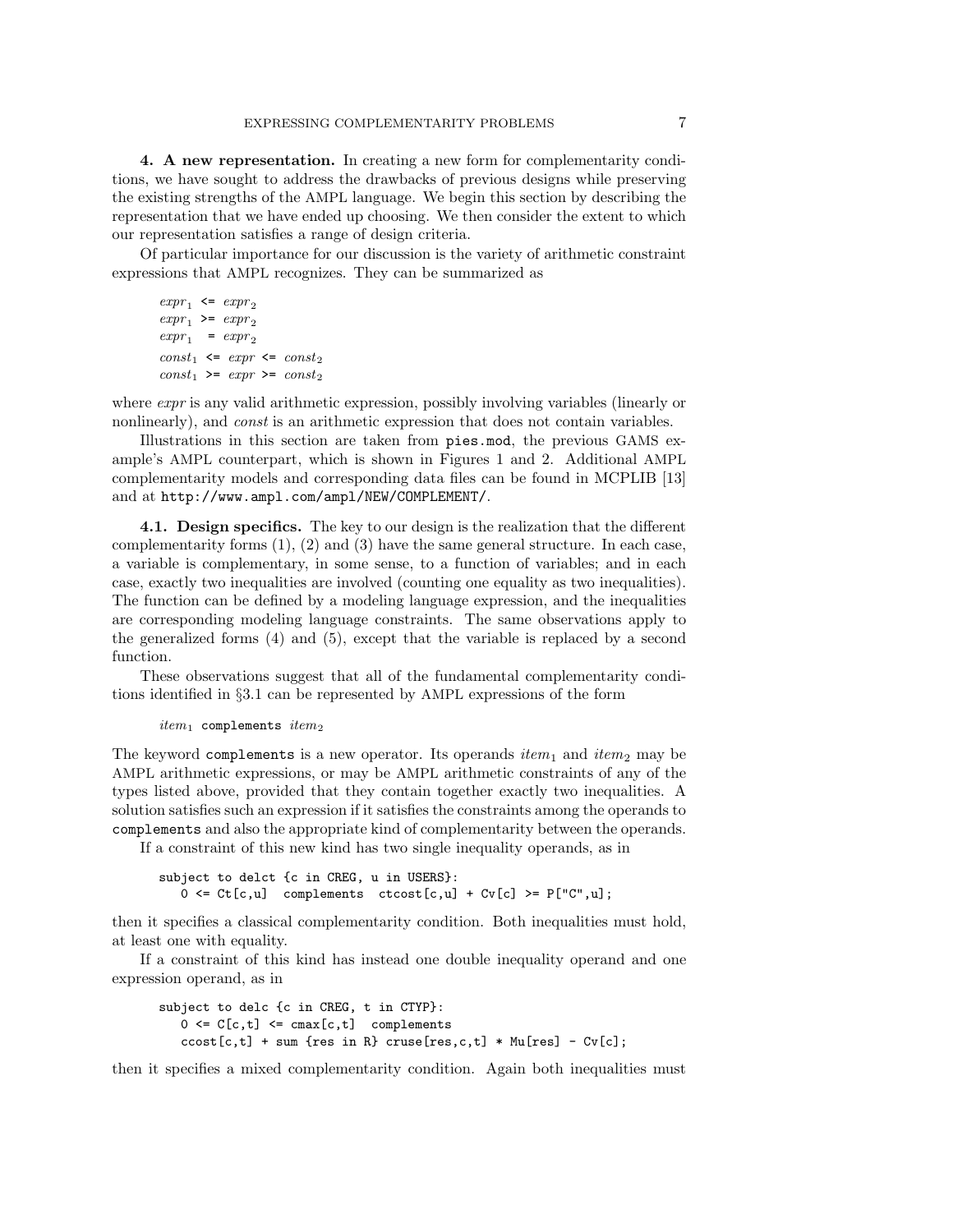Fig. 1. *An AMPL model of a complementarity problem, part 1: declarations of sets, numerical data, and decision variables.*

```
set COMOD := \{''C'', "L'', "H''\}; # coal and light and heavy oil
set R; # resources<br>set CREG; # coal prod
set CREG; # coal producing regions<br>set OREG; # crude oil producing re
                 # crude oil producing regions
set CTYP; # increments of coal production<br>set OTYP; # increments of oil production
set OTYP; # increments of oil production<br>set REFIN: # refineries
                # refineries
set USERS; # consumption regions
param rmax {R}; # maximum resource usage<br>param cmax {CREG, CTYP}; # coal prod. limits
param cmax {CREG, CTYP};
param omax {OREG, OTYP}; # oil prod. limits<br>param rcost {REFIN}; # refining cost
param rcost {REFIN};
param q0 {COMOD}; \qquad # base demand for commodities
param p0 {COMOD}; \qquad # base prices for commodities
param demand {COMOD, USERS}; # computed at optimality<br>param output {REFIN, COMOD}; # % output of light/heavy
                                     # % output of light/heavy oil
param esub {COMOD,COMOD}; # cross-elasticities of substitution
param cruse {R,CREG,CTYP}; # resource use in coal prod<br>param oruse {R,OREG,OTYP}; # resource use in oil prod
                                        # resource use in oil prod
param ccost {CREG,CTYP}; # coal production cost
param ocost {OREG,OTYP}; # oil production cost
param ctcost {CREG, USERS}; # coal transportation costs<br>param otcost {OREG, REFIN}; # crude oil transportation
param otcost {OREG,REFIN}; # crude oil transportation costs<br>param ltcost {REFIN,USERS}; # light oil transportation costs
                                     # light oil transportation costs
param htcost {REFIN,USERS}; # heavy oil transportation costs
var C {CREG, CTYP}; # coal production
var 0 {OREG, OTYP}; # oil production
var Ct {CREG, USERS}; # coal transportation levels<br>var Ot {OREG, REFIN}; # crude oil transportation l
var Ot {OREG, REFIN}; # crude oil transportation levels<br>var Lt {REFIN, USERS}; # light transportation levels
                                # light transportation levels
var Ht {REFIN, USERS}; # heavy transportation levels<br>var P {COMOD, USERS}; # commodity prices
var P {COMOD, USERS};
var Mu {R}; <br>var Cv {CREG}; <br># dual to cmbal <br># dual to cmbal
var Cv {CREG};<br>
var Ov {OREG};<br>
# dual to ombal
                                # dual to ombal
var Lv {REFIN}; # dual to lmbal
var Hv {REFIN}; # dual to hmbal
```
hold, but the nature of the complementarity is somewhat different. Either the lower inequality holds with equality and the expression is nonnegative, or the upper inequality holds with equality and the expression is nonpositive, or neither inequality holds with equality and the expression is zero.

A single equality constraint may take the place of the double inequality:

```
subject to cmbal {c in CREG}:
  Cv[c] complements
  sum {t in CTYP} C[c, t] = sum u in USERS Ct[c, u];
```
This form of constraint merely imposes the equality. It has no effect on the expression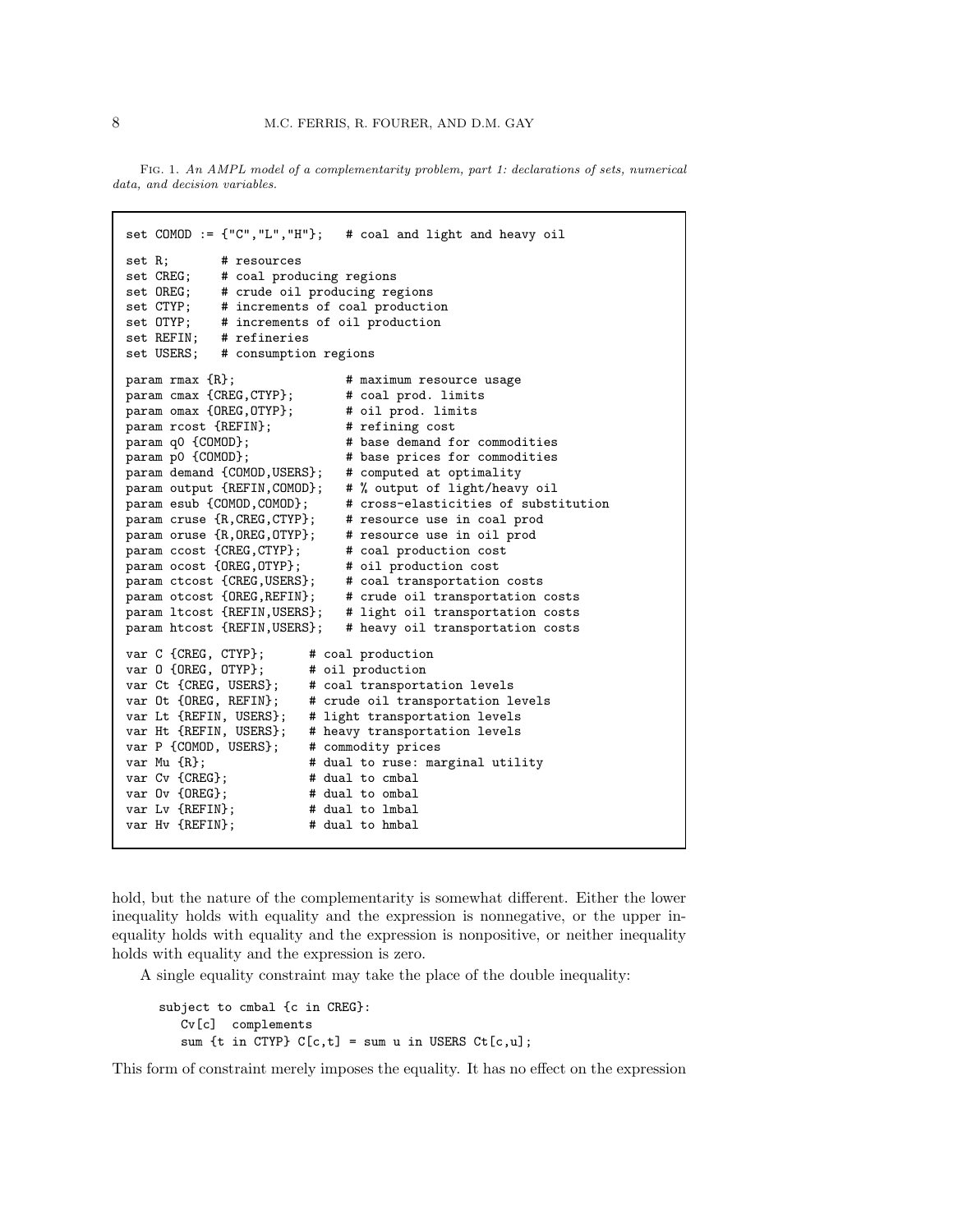Fig. 2. *An AMPL model of a complementarity problem, part 2: declarations of complementarity conditions.*

```
subj to delc {c in CREG, t in CTYP}:
  0 \leq C[c, t] \leq \text{cmax}[c, t] complements
  cost[c, t] + (sum fres in R) cruse[res, c, t] * Mu[res]) - Cv[c];subj to delo {o in OREG, t in OTYP}:
  0 \leq 0[o,t] \leq omax[o,t] complements
  ocost[0,t] + (sum [res in R] or use[res, o,t] * Mu[res]) - 0v[o];subj to delct {c in CREG, u in USERS}:
  0 \leq C t[c,u] complements
  ctcost[c,u] + Cv[c] \geq P['C",u];subj to delot {o in OREG, r in REFIN}:
  0 \leq U [o,r] complements
  otcost[0,r] + roost[r] + 0v[0] >=output[r,"L"] * Lv[r] + output[r,"H"] * Hv[r];
subj to dellt {r in REFIN, u in USERS}:
  0 \leq Lt[r,u] complements
  ltcost[r,u] + Lv[r] \geq P['L",u];subj to delht {r in REFIN, u in USERS}:
  0 \leq Ht[r,u] complements
 htcost[r,u] + Hv[r] \geq P['H'',u];subj to dembal {co in COMOD, u in USERS}: # excess supply of product
  .1 \leq P[\text{co},\text{u}] complements
  (if co = "C" then sum {c \text{ in } CREG} Ct[c,u]) +
  (if co = "L" then sum \{r in REFIN\} Lt[r, u]) +
  (if co = "H" then sum \{r \text{ in } REFIN\} Ht[r,u]) >=
     q0[co] * prod {cc in COMOD} (P[cc,u]/p0[cc])**esub[co,cc];
subj to cmbal {c in CREG}: \qquad # coal material balance
  Cv[c] complements
  sum {t in CTYP} C[c, t] = \text{sum} {u in USERS} Ct[c, u];
subj to ombal {o in OREG}: \qquad # oil material balance
  Ov[o] complements
  sum {t in OTYP} 0[0,t] = \text{sum} \{r \text{ in } \text{REFIN} \} 0[t[0,r];subj to lmbal {r in REFIN}: # light material balance
  Lv[r] complements
  sum {o in OREG} 0t[0,r] * output[r,"L"] = sum {u in USERS} Lt[r,u];
subj to hmbal {r in REFIN}: # heavy material balance
 Hv[r] complements
 sum {o in OREG} Ot[o,r] * output[r, "H"] = sum {u in USERS} Ht[r,u];
subj to ruse {res in R}: \qquad # resource use constraints
 0 <= Mu[res] complements
 rmax[res] >=
     sum {c in CREG, t in CTYP} C[c,t] * cruse[res,c,t] +
     sum {o in OREG, t in OTYP} O[o,t] * oruse[res,o,t];
```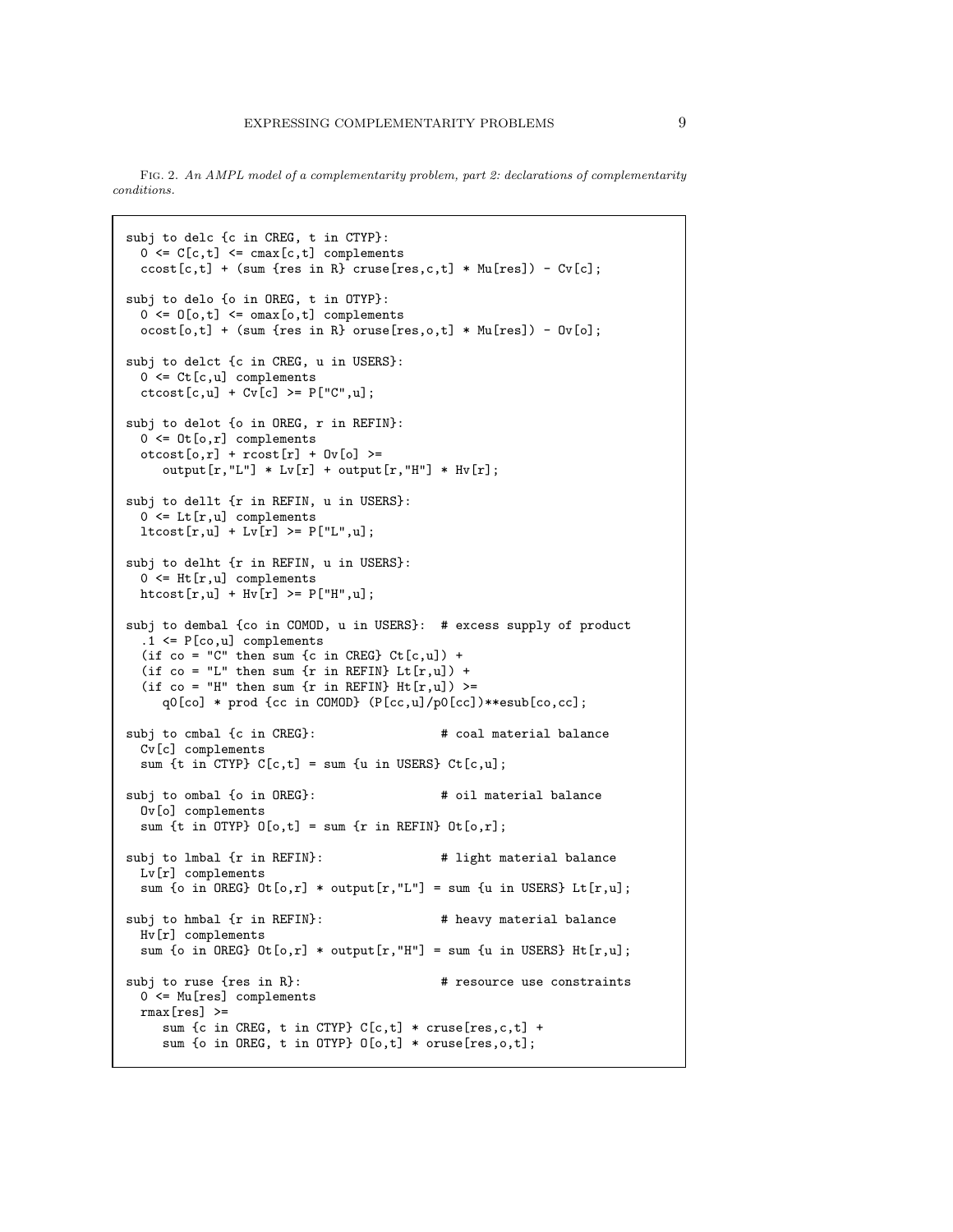operand, which could just as well be omitted (along with the complements operator). It does have some value in exhibiting "square" models (like pies.mod), where each constraint is paired with a different complementary variable; squareness is required by some solvers, as discussed further in §6.2.

Although the first operand to complements in the above examples involves only a single variable, our definitions make no mention of this fact, and indeed it is not a requirement of our representation. So long as the total number of inequality operators is two, our representation allows each operand to be any arithmetic expression or constraint.

**4.2. Design criteria.** Our representation's introduction of the complements operator is valuable in several respects. Its presence clearly distinguishes complementarity constraints from other types, and its operands contain all of the information necessary to define a complementarity condition. The definition of an AMPL complementarity constraint (or indexed collection of constraints) thus appears all in one place, rather than being divided among different statements as in earlier designs.

There is also no question as to which kind of complementarity is intended by our representation, since the classical and mixed forms are readily distinguished by the position of the inequalities relative to the complements operator. Nor is there any question as to which two inequalities are implied, since both appear explicitly as operands to complements. Earlier designs' practice of inferring such information from the number of finite bounds is avoided entirely. At the same time, the interpretation of existing AMPL constraint forms — ones that do not contain the complements operator — is left unchanged, and existing models are unaffected.

The incorporation of existing AMPL expression and constraint forms into the new representation is also valuable. By allowing operands to complements to be any AMPL arithmetic expressions and constraints, subject only to the two-inequality restriction, we keep our language rules simple to apply and easy to remember. The constraint delct above, for example, may be written in any obviously equivalent fashion, such as

```
subject to delct {c in CREG, u in USERS}:
  Ct[c,u] \ge 0 complements ctcost[c,u] + Cv[c] \ge P['C",u];
```
or

```
subject to delct {c in CREG, u in USERS}:
   0 \ge P["C", u] - \text{ctcost}[c, u] - \text{Cv}[c] complements \text{Ct}[c, u] \ge 0;
```
We also make no special distinction for inequalities that happen to be bounds on individual variables. As a result, the generalized complementarity forms (4) and (5) are specified as easily as their more restricted counterparts (1) and (2), without any of the transformations required by earlier designs.

Our representation does require the modeler or reader to remember the rules for deriving a complementarity condition from complements and its operands. In this respect, complements is a primitive operator, like  $+$  or  $\leq$ , whose meaning must be furnished from a user's knowledge of the modeling language. The alternative would be to write out the complementarity requirement more explicitly, perhaps in forms (1) or (2) or their generalizations. As an example, the constraint delc introduced above might be declared equivalently in the following form motivated by (2):

```
var Cdual {c in CREG, t in CTYP}
    = \text{cost}[c, t] + \text{sum} \{ \text{res} \text{ in R} \} \text{ cruse}[\text{res}, c, t] * \text{Mu}[\text{res}];
```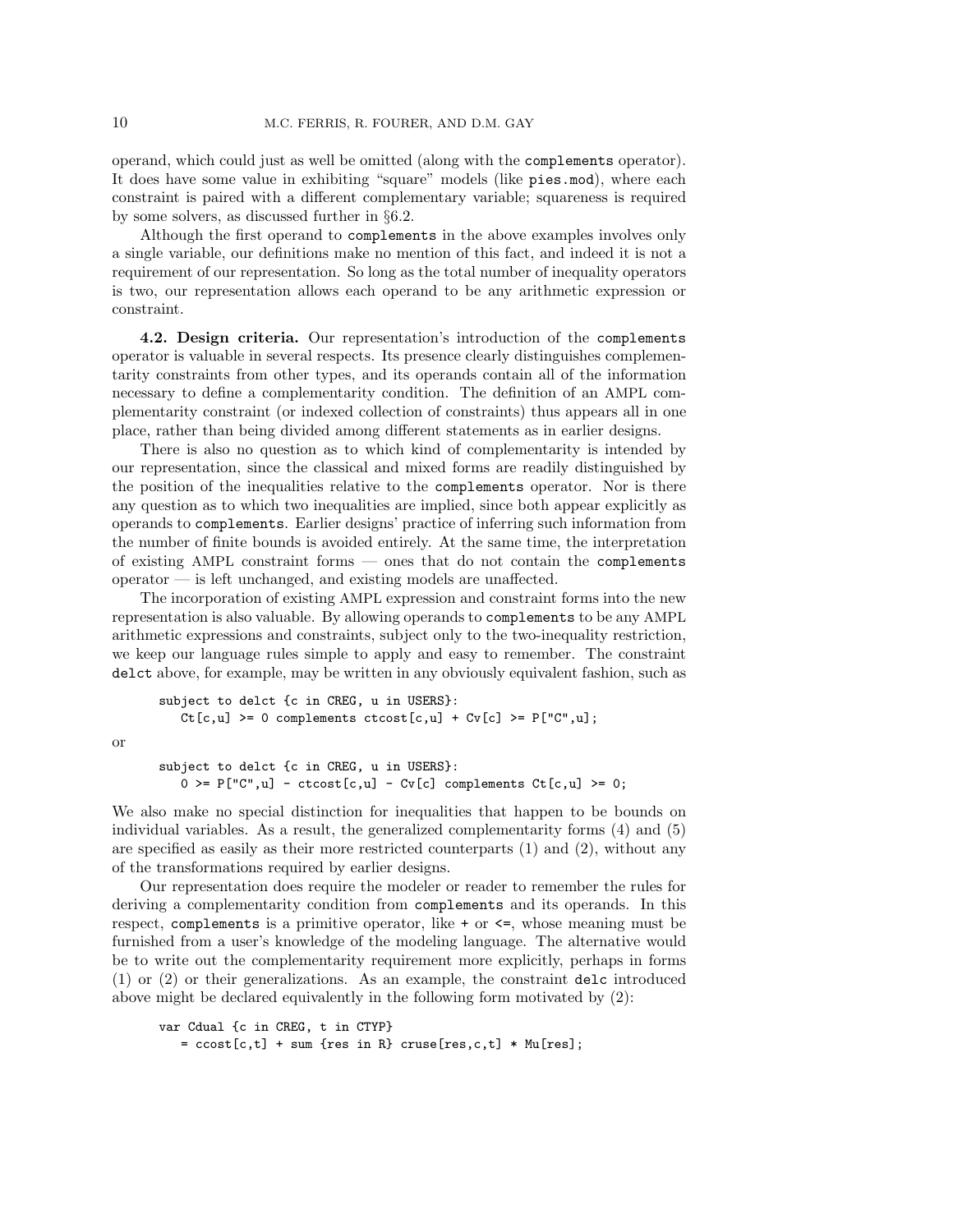```
subject to delc {c in CREG, t in CTYP}:
   C[c, t] = 0 and Cdual[c, t] \geq CV[c] or
   C[c, t] = \text{cmax}[c, t] and \text{Cdual}[c, t] \leq C[v[c]] or
   0 \leq C[c, t] \leq \text{cmax}[c, t] and \text{Cdual}[c, t] = 0;
```
This representation clearly states the entire complementarity condition using only existing AMPL operators. However, its adoption would require that AMPL be extended to allow variables in the operands to boolean operators (such as and and or). Such an extension would introduce a great variety of constraint types unrelated to complementarity, making complementarity constraints much harder for the modeler (and AMPL processor) to recognize. We could further modify the design to preserve recognizability, but only by introducing complex new rules on the use of variables with boolean operators. In light of this and similar examples, we have decided that the drawbacks of having a primitive complements operator are greatly outweighed by the advantages.

**5. Extending presolve.** Often it is worthwhile to simplify an optimization problem before sending it to a solver. Brearley, Mitra and Williams [7] describe a set of simplification techniques based on iteratively tightening the bounds on variables and constraint expressions. These "presolve" techniques have been found to work well for linear programs, and are provided as an option by many commercial linear programming solvers.

The AMPL modeling language processor also incorporates a primal presolve phase [20] that applies the ideas of [7] to linear constraints. (Nonlinearities are handled, but in a naive way. Because AMPL may send several objectives to the solver, we have not yet exploited the opportunities described in [7] to use dual information.) An integrated presolver is useful to a modeling language system in several respects. By identifying constraints involving only one variable, the presolver makes it irrelevant whether one states bounds on a variable in the variable's declaration or in a separate constraint declaration. Presolving sometimes results in a significantly smaller problem to convey to the solver, reducing communication time. Presolving on the modeling language side can also benefit any solver that does not have its own presolve phase.

Complementarity constraints introduce new information that we can exploit in AMPL's presolve routines. For instance, given a constraint of the form

```
expr_1 \ge 0 complements expr_2 \ge 0,
```
if we can deduce a positive lower bound on  $\exp r_1$ , then we can infer that it is strictly positive for all feasible points, and we can replace the constraint by

 $expr_2 = 0.$ 

Similarly, for a constraint of the form

 $const_1 \leq \exp r_2 \leq \text{const}_3 \text{ completments} \exp r_4,$ 

there are various possibilities. If we can deduce that, say,  $\exp r_2 < \text{const}_3$  for all feasible points, then we can replace the constraint by

 $const_1 \leq expr_2$  complements  $expr_4 \geq 0$ .

If we can deduce that always  $const_1 < exp_2 < const_3$ , then we can replace the constraint by

 $expr_4 = 0.$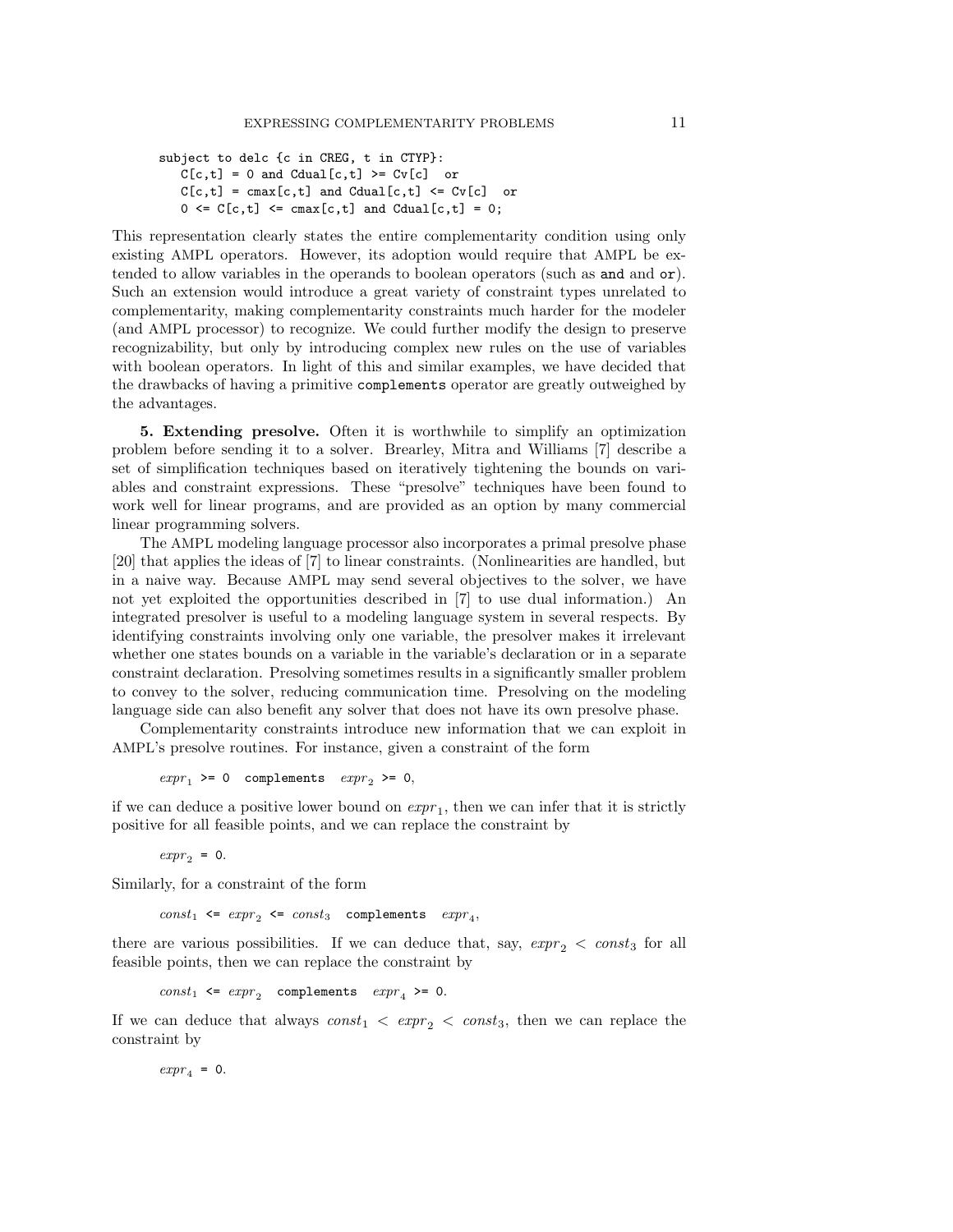Conversely, if we can deduce that  $\exp r_4 < 0$ , then we can replace the constraint by

 $expr_2 = const_3$ ,

and so forth.

Each of these deductions can be triggered by presolve's manipulations of variable and constraint bounds. There are many combinations to be considered, but they are straightforward to enumerate and fast to check. As a simple illustration, consider the model

```
var x1;
var x2;
var x3;
subj to f1: x1 \ge 0 complements x1 + 2*x2 + 3*x3 \ge 1;
subj to f2: x2 \ge 0 complements x2 - x3 \ge -1;
subj to f3: x3 \ge 0 complements x1 + x2 \ge -1;
```
proposed by Todd S. Munson [private communication] and called munson1.mod in MCPLIB [13]. The first inequalities in the complementarity constraints imply that all the variables are nonnegative. Then the second constraint in f3 must always be slack, which implies that  $x3 = 0$ , whence the second constraint in f2 must always be slack, which implies that  $x^2 = 0$ . The second constraint in f1 now reduces to  $x1 \geq 1$ , which implies that the first inequality in f1 must always be slack, which implies  $x1 = 1$ , and the presolver completely determines the solution. Our results in §6 identify two larger test problems for which presolve's simplifications are significant.

Presolve folds together all bounds on a variable, whether specified in an ordinary var or subj to declaration or as an operand to complements. The user has the option of turning off most of presolve's logic, in which case separate bounds on some variables may remain separate. However, regardless of the presolve setting, AMPL detects when bounds given in a var declaration are redundant due to the same or tighter bounds being given as an argument to complements in a subsequent constraint. For example, to enhance the definition of variable Ct in Figure 1, we could add bounds,

var Ct {CREG, USERS} >= 0;

even though Figure 2 defines the same bounds in a subsequent complementarity constraint:

```
subj to delct {c in CREG, u in USERS}:
  0 \leq CL[c,u] complements ctcost[c,u] + Cv[c] > P['C'',u];
```
The redundant bounds do not make any difference to the form of the problem seen by the solver.

**6. Communicating problems to solvers.** Since a modeling language is designed for the convenience of human modelers, the language processing software must do a certain amount of transformation to put problems into the forms required by efficient solvers. We describe in this section the transformations performed by AMPL's language processor to yield a canonical complementarity form useful for a variety of solvers. We then briefly comment on specific drivers for the PATH solver and for solvers written in MATLAB.

**6.1. Transformation to canonical form.** To simplify the task of presenting complementarity problems to solvers, we have arranged for the AMPL processor to transform general complementarity constraints to the form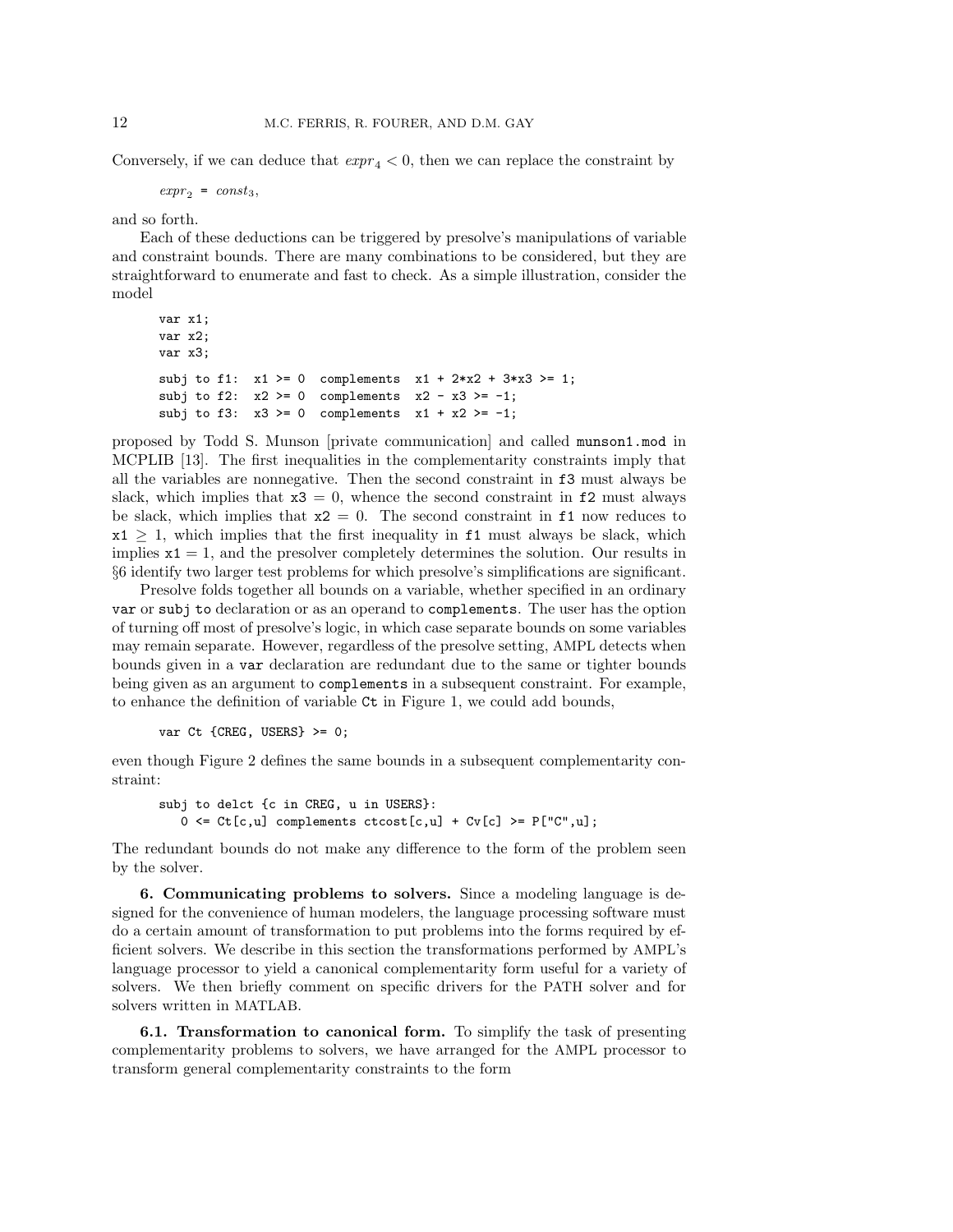(6)  $\ell_1 \leq exp r \leq u_1$  complements  $\ell_2 \leq variable \leq u_2$ ,

where the complemented *variables* are all distinct, and exactly two of the constants  $\ell_1$ ,  $u_1$ ,  $\ell_2$ ,  $u_2$  are finite. Ignoring the infinite bounds, this representation clearly describes a classical or mixed complementarity condition by the rules previously given.

This canonical form has the advantage of allowing the left operand and right operand of complements to be communicated to the solver as an ordinary constraint and an ordinary variable, respectively, as described in [24]. The complementarity extension can then be implemented by sending the solver only one new array, cvar, which pairs constraints with variables. Specifically, if the ith constraint seen by the solver has arisen by a complementarity relationship of the form (6) with the jth variable, then cvar[i] is set to j. Otherwise, the ith constraint has not arisen from any complementarity relation, and cvar[i] is set to an index that does not correspond to any variable.

The form of the transformation to (6) is straightforward, though it sometimes involves adding a new variable and an equality constraint defining the new variable. An expression complementing a general double-inequality constraint, for example, is transformed by

 $expr_1$  complements  $\ell \leq expr_2 \leq u$  $\implies -\infty \leq exp r_1 \leq +\infty$  complements  $\ell \leq z \leq u$ ,  $z = exp r_2$ ,

where  $z$  is the new variable. In the common case of a bounded variable  $v$  complementing a single inequality, it is unnecessary to introduce a new variable and equality constraint, so long as *v* has not already been used as the canonical *variable* in another complementarity constraint. For example,

 $v \geq 0$  complements  $expr \geq 0$  $\implies 0 \leq exp r \leq +\infty$  complements  $0 \leq v \leq +\infty$ .

But if  $v$  is used in two such constraints, then it can serve as the canonical variable for the first, but a new variable *w* must be introduced as the canonical variable of the second:

 $v \geq 0$  complements  $expr_1 \geq 0$ ,  $v \geq 0$  complements  $expr_2 \geq 0$  $\implies 0 \leq exp r_1 \leq +\infty$  complements  $0 \leq v \leq +\infty$ ,  $0 \leq exp r_2 \leq +\infty$  complements  $0 \leq w \leq +\infty$ ,  $w=v$ .

Other cases are similarly straightforward. All of AMPL's transformations to canonical form preserve the property of monotonicity described in §3.1, ensuring that the complementarity problem sent to a solver will tend to be as well behaved as the problem originally formulated by the modeler.

**6.2. Interface to PATH.** Some current solvers, such as PATH [12, 16], want to see only complementarity conditions. If a problem is "square" in the sense that the number of variables equals the number of equality constraints plus the number of canonical complementarity conditions (6), then it is straightforward to create an equivalent pure complementarity problem in which all constraints have the form (6).

First, each finite bound on an unassociated variable (one not yet associated with a canonical complementarity constraint) is removed from the variable and added as a separate inequality constraint instead. Then each equality constraint can be converted to a complementarity condition by the transformation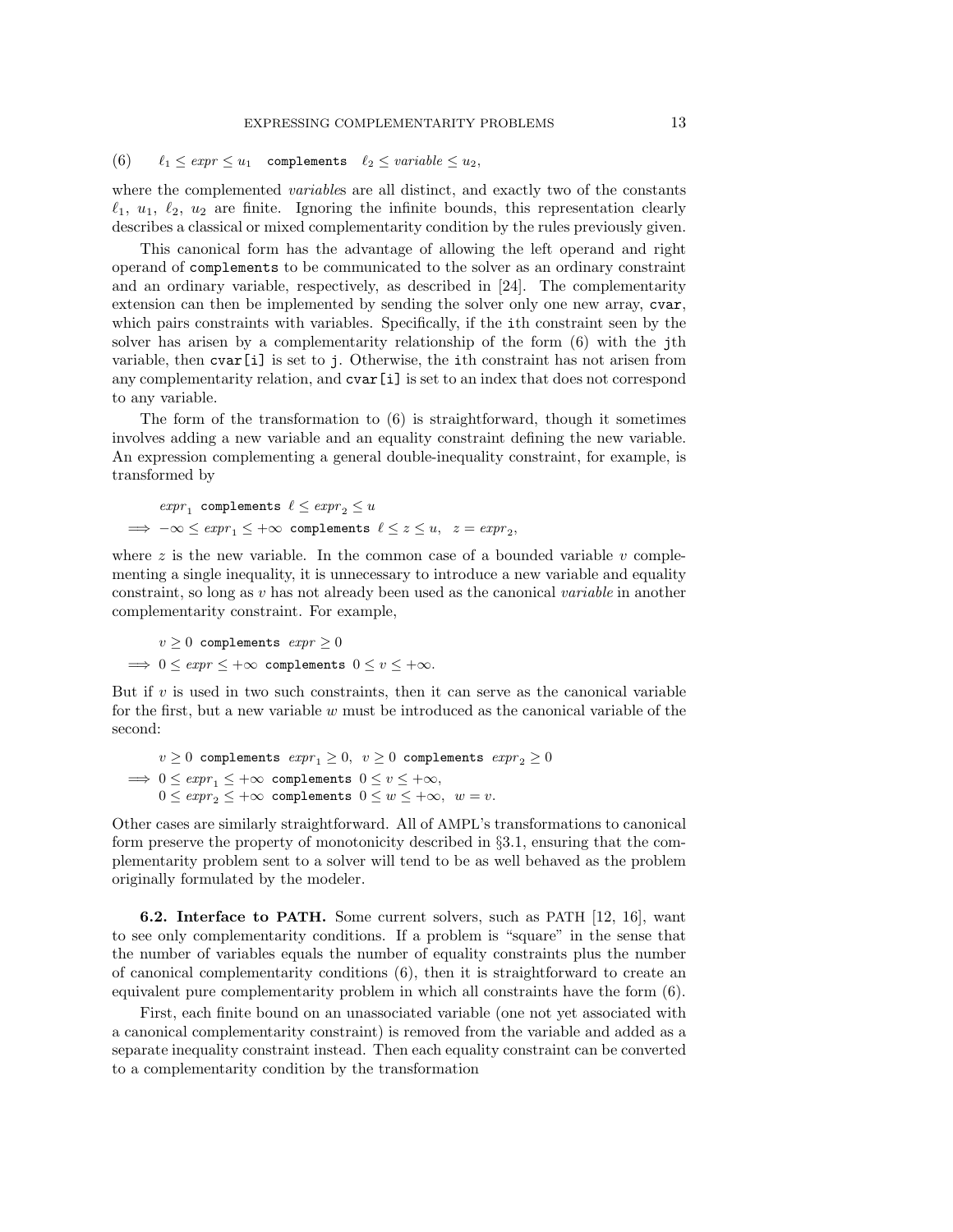```
expr = const
\implies \text{const} \leq \text{expr} \leq \text{const} complements -\infty \leq v \leq +\infty,
```
where  $v$  is any unassociated variable. The squareness of the problem insures that every equality can be covered by a different variable in this way. Finally, a new variable is associated with each of the inequality constraints (including the aforementioned constraints created from variable bounds), after which the inequalities can also be converted to complementarity conditions. For example,

```
expr ≥ const
\implies const \leq expr \leq +\infty complements 0 \leq z \leq +\infty,
```
where  $z$  is the new variable. The other inequality forms are handled similarly.

We have implemented an interface (or driver) that, when compiled with PATH, produces an AMPL solver path for square complementarity problems. It can be used in the AMPL command environment in the same way as other solvers:

```
ampl: model pies.mod;
ampl: data pies.dat
ampl: option solver path;
ampl: solve;
PATH 3.0: Solution found.
14 iterations (1 for crash); 28 pivots.
30 function, 16 gradient evaluations.
```
The driver reads a problem in the canonical form (6) and applies the manipulations described above, to produce a problem consisting entirely of complementarity conditions as the PATH solver requires. Instructions and C source for this driver are freely available from ftp://netlib.bell-labs.com/netlib/ampl/solvers/path.

Table 1 shows the results of running path on some AMPL problems from MCPLIB [13]. Certain problems are supplied with several starting guesses, as distinguished in the start column. Results are given both with ("yes") and without ("no") deduction of bounds by AMPL's presolver, in the two cases (choi and pies) where presolving makes a difference. The columns headed nv, ncc, and nsc give the numbers of variables, complementarity constraints (6), and side constraints seen by the solver (before it makes the previously described manipulations). The nfunc and ngrad columns report the numbers of function and gradient (Jacobian) evaluations.

**6.3. Interface to MATLAB.** Often it is convenient to use MATLAB [25, 30] implementations to experiment with algorithms. The examples associated with [24] include source for MATLAB mex functions that provide various information about optimization problems expressed in AMPL, such as dimensions, bounds, starting guesses, and function, gradient (or Jacobian matrix), and Lagrangian Hessian values. To encourage experiments with complementarity algorithms, we have extended these mex functions to also make available the cvar array of complementarity relations (as defined in  $\S6.1$ ).

**7. Related notations.** The complementarity extensions to AMPL constraints necessitate corresponding extensions to notations for referring to constraints. This section briefly describes extensions to the "dot suffix" notation for constraint-related quantities, and to "synonyms" for constraint names.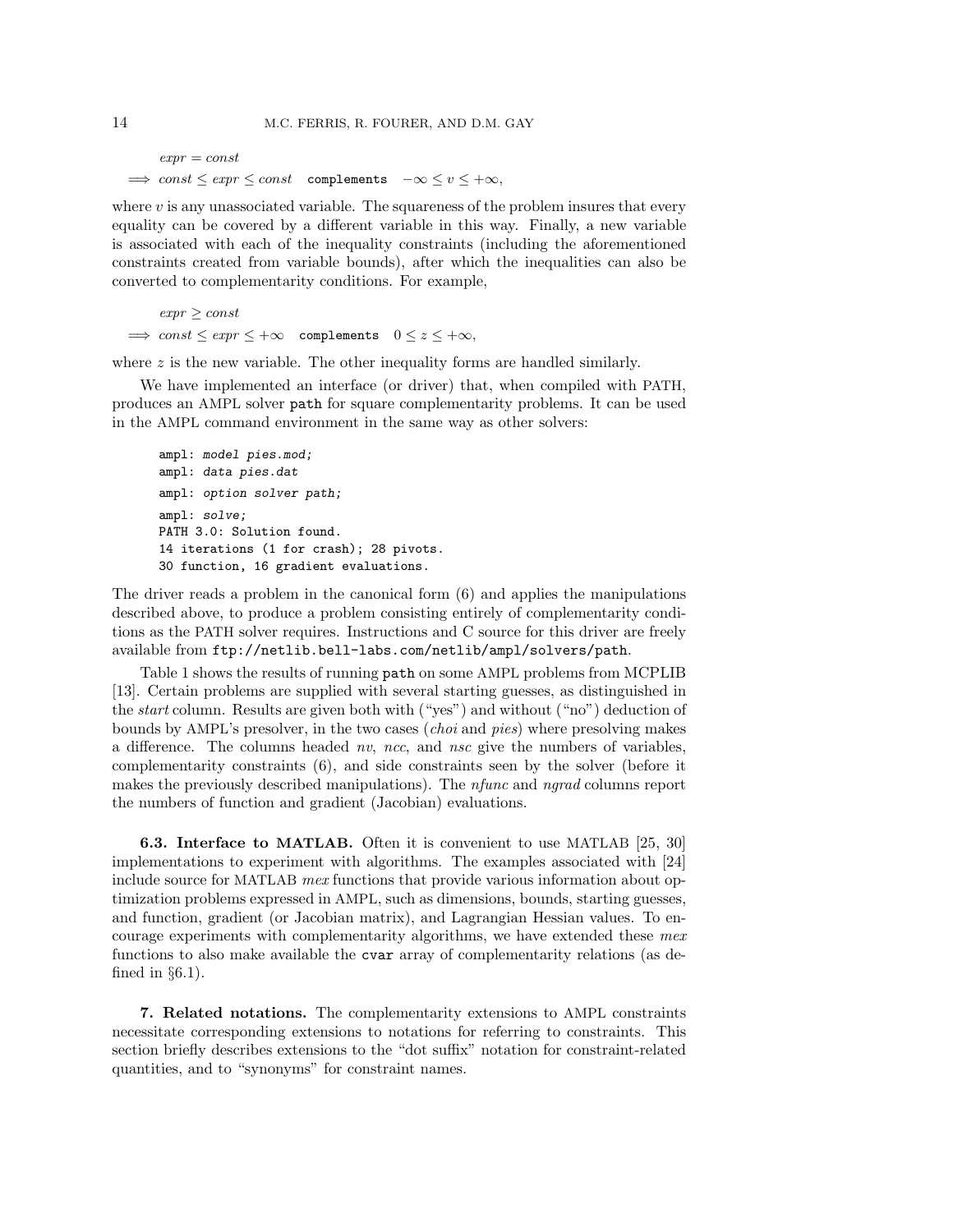TABLE 1 *Tests of the* path *solver for AMPL.*

| problem    | start          | presolve | nv             | ncc            | nsc            | iters            | pivots         | nfunc          | ngrad                   |
|------------|----------------|----------|----------------|----------------|----------------|------------------|----------------|----------------|-------------------------|
| bertsek    | $\mathbf{1}$   |          | 15             | 10             | $\overline{5}$ | 5                | 13             | 25             | 6                       |
| bertsek    | $\overline{2}$ |          | 15             | 10             | $\overline{5}$ | $\overline{4}$   | $\overline{5}$ | 10             | 6                       |
| bertsek    | 3              |          | 15             | 10             | $\overline{5}$ | $\boldsymbol{6}$ | 12             | 14             | 8                       |
| bertsek    | $\overline{4}$ |          | 15             | 10             | $\overline{5}$ | 5                | 13             | 25             | $\,6$                   |
| bertsek    | $\overline{5}$ |          | 15             | 10             | $\overline{5}$ | $\overline{4}$   | 3              | 10             | $\,6$                   |
| bertsek    | 6              |          | 15             | 10             | 5              | 5                | 13             | 25             | $\,6$                   |
| $choi$     | $\mathbf{1}$   | no       | 14             | 13             | $\overline{2}$ | $\overline{4}$   | $\overline{7}$ | 10             | $\,6$                   |
| $choi$     | $\mathbf{1}$   | yes      | 13             | 13             | $\overline{0}$ | $\overline{4}$   | 3              | 10             | $\,6$                   |
| $ehl\_def$ | $\overline{1}$ |          | 101            | 100            | $\mathbf{1}$   | $\overline{5}$   | $\overline{6}$ | 12             | $\overline{\mathbf{7}}$ |
| $ehl_k$    | $\mathbf{1}$   |          | 101            | 100            | $\mathbf{1}$   | $\overline{5}$   | 6              | 12             | $\overline{7}$          |
| josephy    | $\overline{1}$ |          | $\overline{4}$ | $\overline{4}$ | $\overline{0}$ | 8                | 18             | 29             | 10                      |
| josephy    | $\overline{2}$ |          | $\overline{4}$ | $\overline{4}$ | $\theta$       | 10               | 16             | 27             | 12                      |
| josephy    | 3              |          | $\overline{4}$ | $\overline{4}$ | $\overline{0}$ | 16               | 22             | 34             | 18                      |
| josephy    | $\overline{4}$ |          | $\overline{4}$ | $\overline{4}$ | $\overline{0}$ | $\overline{5}$   | $\overline{4}$ | 13             | $\overline{7}$          |
| josephy    | $\overline{5}$ |          | $\overline{4}$ | $\overline{4}$ | $\overline{0}$ | 3                | $\overline{2}$ | 8              | $\overline{5}$          |
| josephy    | 6              |          | $\overline{4}$ | $\overline{4}$ | $\theta$       | 10               | 31             | 26             | 12                      |
| josephy    | $\overline{7}$ |          | $\overline{4}$ | $\overline{4}$ | $\theta$       | 10               | 16             | 25             | 12                      |
| josephy    | 8              |          | $\overline{4}$ | $\overline{4}$ | $\overline{0}$ | $\overline{2}$   | $\mathbf{1}$   | 6              | $\overline{4}$          |
| kojshin    | $\mathbf{1}$   |          | $\overline{4}$ | $\overline{4}$ | $\overline{0}$ | 10               | 21             | 26             | 12                      |
| kojshin    | $\overline{2}$ |          | $\overline{4}$ | $\overline{4}$ | $\overline{0}$ | 13               | 34             | 68             | 16                      |
| kojshin    | 3              |          | $\overline{4}$ | $\overline{4}$ | $\overline{0}$ | 16               | 36             | 34             | 18                      |
| kojshin    | $\overline{4}$ |          | $\overline{4}$ | $\overline{4}$ | $\theta$       | $\mathbf{1}$     | $\overline{0}$ | $\overline{4}$ | 3                       |
| kojshin    | $\overline{5}$ |          | $\overline{4}$ | $\overline{4}$ | $\overline{0}$ | $\overline{5}$   | 6              | 12             | $\overline{7}$          |
| kojshin    | $\,6$          |          | $\overline{4}$ | $\overline{4}$ | $\overline{0}$ | 15               | 29             | 39             | 17                      |
| kojshin    | $\overline{7}$ |          | $\overline{4}$ | $\overline{4}$ | $\overline{0}$ | 10               | 27             | 25             | 12                      |
| kojshin    | 8              |          | $\overline{4}$ | $\overline{4}$ | $\overline{0}$ | $\overline{4}$   | $\bf 5$        | 10             | $\sqrt{6}$              |
| nash       | $\overline{1}$ |          | 10             | 10             | $\overline{0}$ | $\overline{6}$   | $\overline{5}$ | 14             | 8                       |
| nash       | $\overline{2}$ |          | 10             | 10             | $\overline{0}$ | $\boldsymbol{6}$ | 5              | 14             | 8                       |
| nash       | 3              |          | 10             | 10             | $\theta$       | 5                | $\overline{4}$ | 12             | $\overline{\mathbf{7}}$ |
| $nash$     | $\overline{4}$ |          | 10             | 10             | $\overline{0}$ | 3                | $\overline{2}$ | 8              | $\bf 5$                 |
| obstack    | $\mathbf{1}$   |          | 2500           | 2500           | $\overline{0}$ | $\overline{7}$   | $\mathbf{1}$   | 14             | 9                       |
| pies       | $\mathbf{1}$   | no       | 42             | 34             | 16             | 14               | 150            | 30             | 16                      |
| pies       | $\overline{1}$ | yes      | 42             | 34             | 8              | 14               | 28             | 30             | 16                      |
|            |                |          |                |                |                |                  |                |                |                         |

**7.1. Suffixes.** As an aid to evaluating and understanding computed solutions, it is convenient to have notations for quantities such as lower and upper bounds, slack values (distances from bounds), and reduced costs associated with variables and constraints. The AMPL language admits various .suffix notations to denote these quantities. In particular, AMPL puts each constraint into the canonical form *l* ≤ body ≤ *u*, in which *l* and *u* are constants (possibly  $-\infty$  and  $+\infty$ ), with  $l = u$ for equality constraints, after which the most frequently used  $\cdot$  suffix options can be defined as shown in Table 2.

For dealing with complementarity constraints, we extend the . suffix notations in several ways. A complementarity constraint Goo may be viewed as consisting of a "left" and "right" constraint, Goo.L and Goo.R, with a complementarity condition between them. To indicate quantities associated with Goo's left and right constraints, we introduce the notations Goo.Lsuf and Goo.Rsuf, where suf is any suffix permitted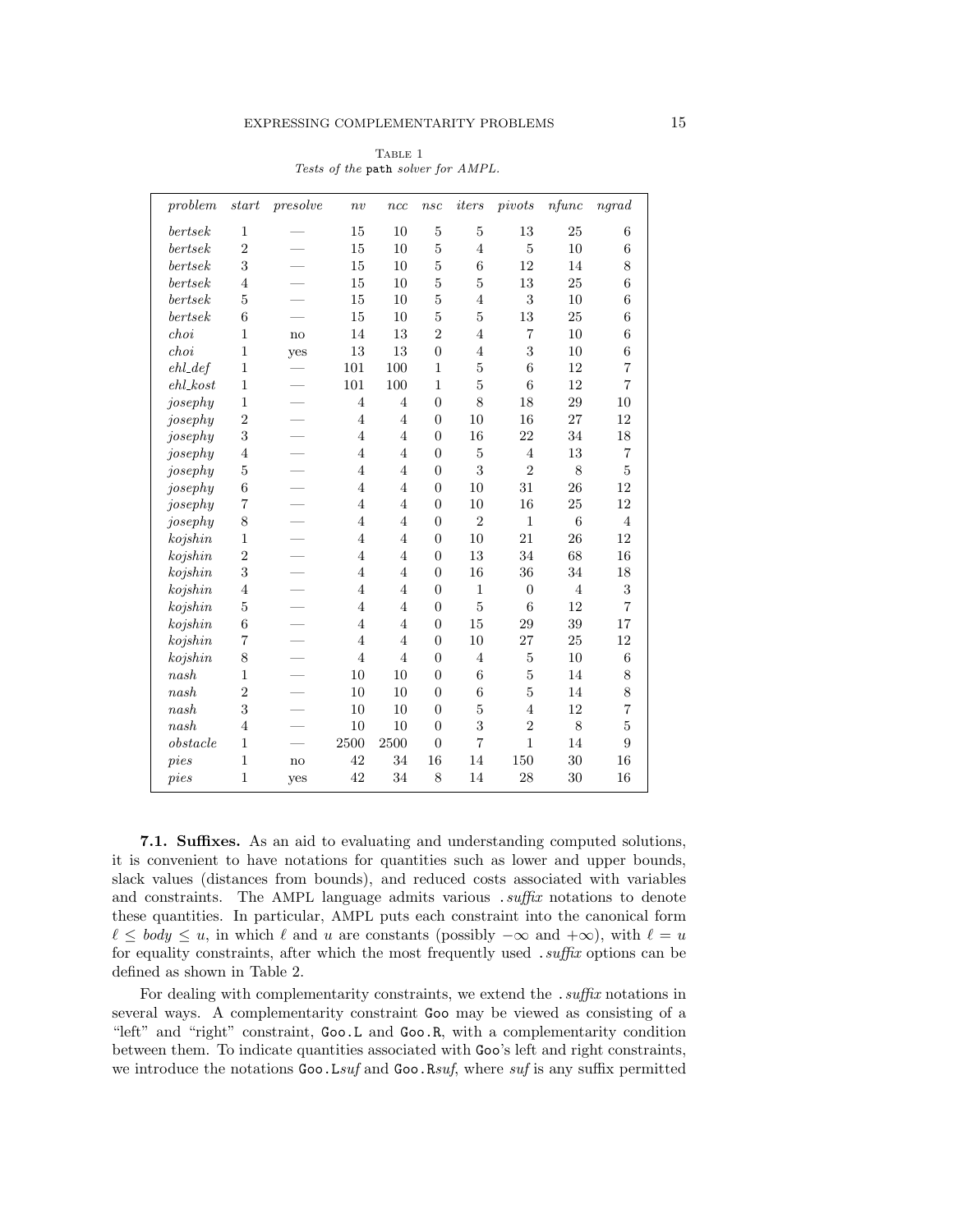Table 2 *Most frequently used suffixes for a constraint* Foo, in terms of the canonical form  $\ell$  < body < u.

| meaning                           |
|-----------------------------------|
| $_{body}$                         |
|                                   |
| $\mathfrak{u}$                    |
| $body - \ell$                     |
| $u - body$                        |
| $min($ Foo.lslack, Foo.uslack $)$ |
|                                   |

for an ordinary constraint. For showing how close a complementarity condition is to holding, we also introduce the notation Goo.slack, whose meaning depends on Goo's nature. If Goo.L and Goo.R involve one explicit inequality each, then

Goo*.*slack = min(Goo*.*Lslack*,* Goo*.*Rslack).

Otherwise Goo has one of the forms

Goo.Lbody complements  $\ell \leq$  Goo.Rbody  $\leq u$ ,  $\ell$  <= Goo.Lbody <=  $u$  complements Goo.Rbody.

In the former case,

Goo.slack =  $\sqrt{ }$  $\bigg)$  $\overline{1}$  $\min(\texttt{Goo}.\texttt{Lbody},\texttt{Goo}. \texttt{Rbody}-\ell)$  if  $\texttt{Goo}. \texttt{Rbody}\leq \ell,$ min(−Goo*.*Lbody*, u* − Goo*.*Rbody) if Goo*.*Rbody ≥ *u,* −|Goo*.*Lbody| otherwise;

the latter case is defined analogously. Clearly Goo.slack is zero when the complementarity condition is satisfied. If Goo.L and Goo.R involve one inequality each, Goo.slack can be positive (if both constraints are strictly satisfied) or negative (if at least one is violated), so its sign conveys some information. In the other cases Goo.slack is always nonpositive.

**7.2. Synonyms.** Models are usually most conveniently described in terms of several kinds of differently named (and indexed) constraints, as seen in Figure 2. But sometimes it is helpful to address the variables and constraints with a uniform notation. For this purpose, AMPL offers generic synonyms for constraints (as well as variables and objectives). The synonym  $\text{\texttt{\_con}}[i]$  denotes the *i*th constraint as the modeler sees constraints (before presolve), for  $i = 1, \ldots, \text{rions}$ , and  $\text{rson}[i]$  denotes the *i*th constraint that the solver sees (after presolve), for  $i = 1, \ldots, \text{~sncons}$ . The notations  $\text{\textendash}$  conname [i] and  $\text{\textendash}$  sconname [i] denote the corresponding names of these constraints.

After considering several possibilities, we have found it most convenient to introduce separate synonyms for complementarity constraints, reserving \_con and other existing synonyms for "ordinary" constraints (including each of the pair of constraints involved in a complementarity constraint declaration). The new synonyms are  $\text{\tt \_\ccosh[i]}$  for the *i*th complementarity constraint before presolve, and  $\text{\tt \_\_cconnane}[i]$ for its name, both for  $i = 1, \ldots, \text{nccons.}$  We also define  $\text{Sovar}[i]$  as the index of the complementing variable associated with constraint *i* in the canonical form (6) sent to the solver. As an example of the use of these synonyms, one can see the extent to which the current solution satisfies the constraints of a complementarity problem by issuing the AMPL command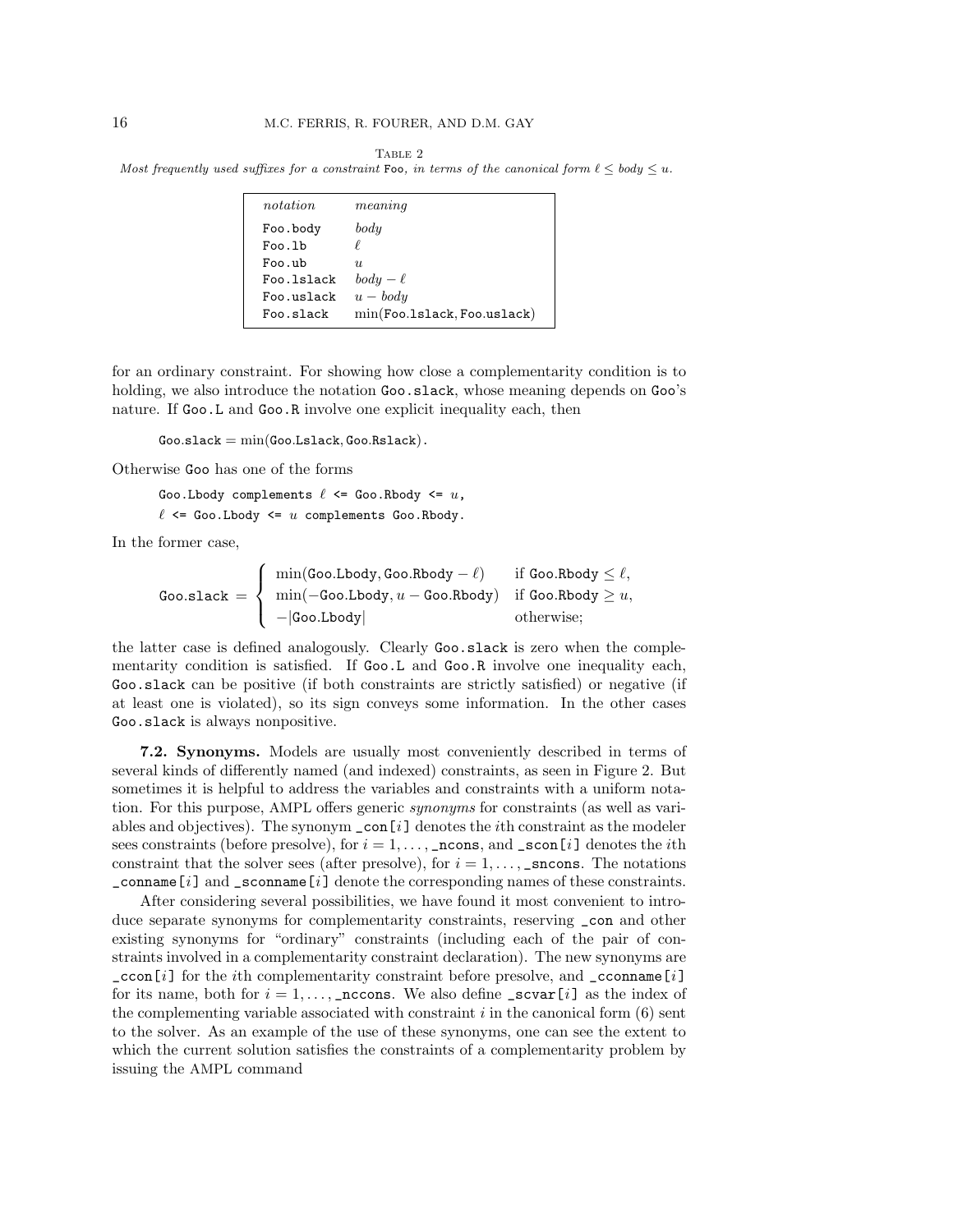```
display max {i in 1.._nccons} abs(_ccon[i].slack),
        min {i in 1.._ncons} _con[i].slack;
```
to show the maximum complementarity violation and, over all constraints, the maximum constraint violation (negative values of  $\mathsf{.slack}\$ indicating violations).

**8. Concluding remarks.** Modeling languages make it easy for people to go from a familiar mathematical formulation to the solution of a specific problem instance, without worrying about computer programming details such as the data structures that solvers require. Thus modelers can focus on choosing the right model instead of worrying over lower-level aspects of implementation. Modeling languages have hitherto been used mainly for expressing conventional linear and nonlinear programs. The present work describes an extension to a wider class, including complementarity problems and mathematical programming problems with equilibrium constraints.

We hope that experience with and reaction to the present work will guide us in designing other useful extensions. One obvious possibility concerns expressing bi-level and multi-level optimization problems. These can be transformed to complementarity problems of the kind we have addressed, but only by means of a cumbersome conversion that requires one to write hand-coded derivative expressions in the complementarity constraints. It might be possible instead to introduce a simple extension that allows a constraint to reference the values of lower-level objectives.

An implementation of AMPL that includes the new complementarity extensions can be accessed through Web interfaces at either of the following:

## http://www.ampl.com/ampl/TRYAMPL/ http://www.mcs.anl.gov/home/otc/Server/

Although they differ in details, both of these interfaces accept AMPL models, data, and commands for execution on a remote computer, with PATH as one option for the choice of solver. Both then generate a web page showing the results. Thus it is not necessary to have AMPL running locally to experiment with the new complementarity features.

**Acknowledgements.** We thank Brian Kernighan, Margaret Wright, and the anonymous referees for helpful comments on the manuscript.

#### REFERENCES

- [1] J.F. Bard, An algorithm for solving the general bilevel programming problem. *Mathematics of Operations Research* **8** (1983) 260–272.
- [2] J.F. Bard, Optimality conditions for the bilevel programming problem. *Naval Research Logistics Quarterly* **31** (1984) 13–26.
- [3] J.F. Bard, Convex two-level optimization. *Mathematical Programming* **40** (1988) 15–27.
- [4] S.C. Billups, S.P. Dirkse and M.C. Ferris, A comparison of large scale mixed complementarity problem solvers. *Computational Optimization and Applications* **7** (1997) 3–25.
- [5] J.J. Bisschop and R. Entriken, *AIMMS: The Modeling System.* Paragon Decision Technology (1993).
- [6] J. Bisschop and A. Meeraus, On the development of a general algebraic modeling system in a strategic planning environment. *Mathematical Programming Study* **20** (1982) 1–29.
- [7] A.L. Brearley, G. Mitra and H.P. Williams, Analysis of mathematical programming problems prior to applying the simplex method. *Mathematical Programming* **8** (1975) 54–83.
- [8] A. Brooke, D. Kendrick and A. Meeraus, *GAMS: A User's Guide, Release 2.25.* Scientific Press/Duxbury Press (1992).
- [9] J.W. Chinneck, "MProbe: Software for exploring nonlinear models." Presented at CORS '97, Ottawa, May 26–28, and at Optimization Days 1997, Montreal, May 12–14. See also http://www.sce.carleton.ca/faculty/chinneck/mprobe.html.